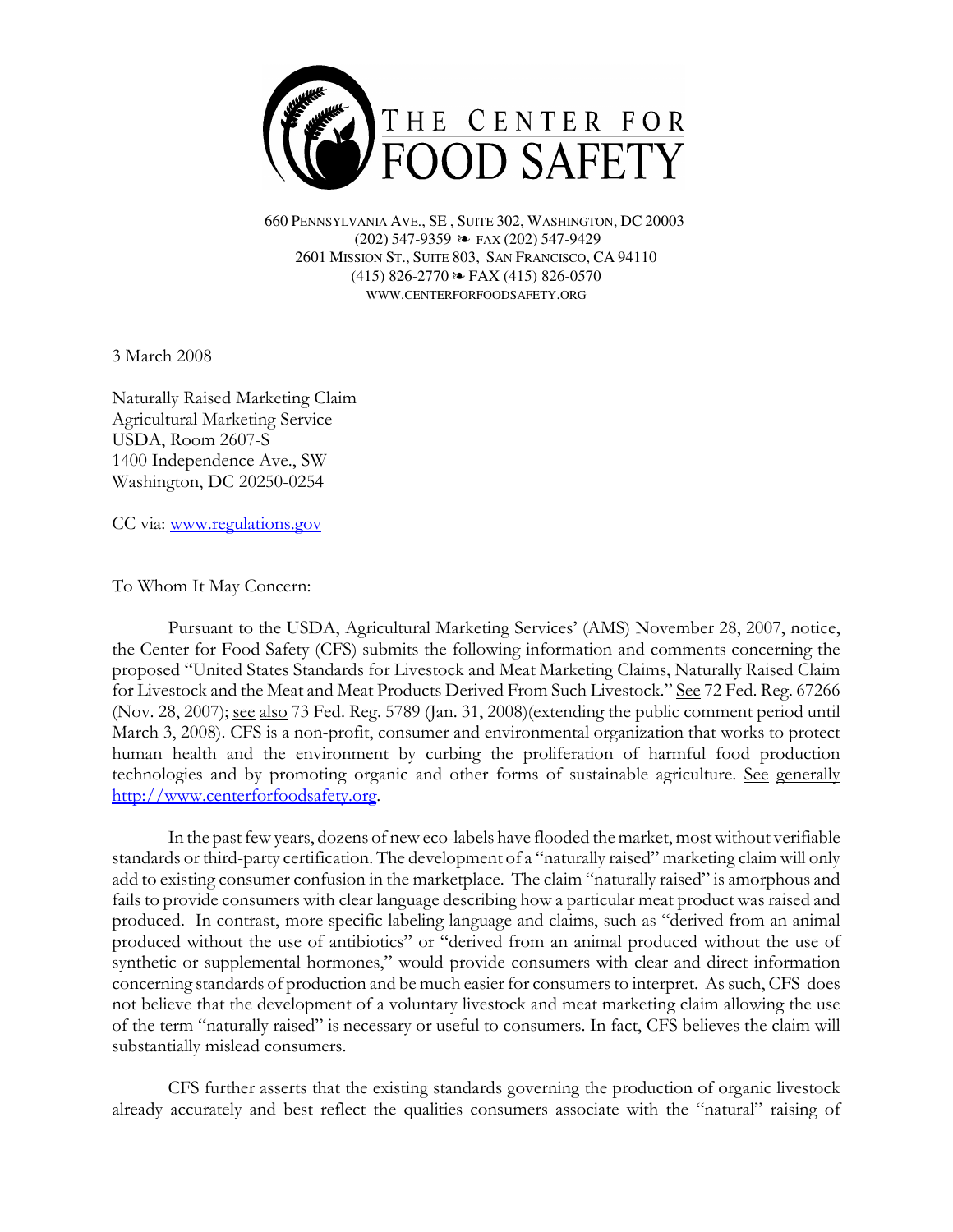livestock. As AMS administers the National Organic Program, it would seem logical that the agency strive to establish a consistent hierarchy for all standards related to voluntary meat and meat product marketing claims. Unfortunately, the proposed standard does not do so.

For a number of reasons, the Organic Foods Production Act (OFPA), the National Organic Program regulations, and the National Organic Standards Board recommendations combine to provide production standards for livestock that are most equivalent to the "natural raising" of livestock. First, livestock raised to be marketed under the organic label cannot be administered hormones or antibiotics. See e.g. 7 U.S.C. §6509(c)(3). Second, the OFPA specifically created production systems based upon an allowance of natural substances and a prohibition on synthetic substances. See 7 U.S.C. § 6517 (National List). In applying this dichotomy to livestock production system, organic production directs livestock systems to be as "natural" as possible. Third, the National Organic Program regulations contain other important components critical to consumer expectations of "natural raising." The animals are required to be fed 100% organic feeds - i.e. feeds grown without the use of synthetic pesticides, fertilizers, or genetic engineering. See 7 C.F.R. § 205.237. Livestock producers must also establish and maintain living conditions for the animals that accommodate "the health and natural behavior" of the animal and include access to the outdoors, pasture, and shelter designed for "natural maintenance, comfort behaviors, and opportunity to exercise." See 7 C.F.R. §205.270.

Thus, CFS believes that AMS would be best served by tiering all voluntary livestock and meat marketing claims from the existing National Organic Program regulations and allow only specific production method claims and not additional vague conceptual terminology like "naturally raised." For example, if a producer cannot (or chooses not to) meet the entire organic standard, but rather one attribute of the national standard - say, no use of antibiotics - the producer should be able to use an appropriate labeling claim describing this production method. Further, the labeling claim relating to non-use of antibiotics, therefore, should be allowed only if the production standard identical to those for no antibiotic use contained in the National Organic Program regulations is met. See 7 C.F.R.  $\%$ 205.238(c)(1); 205.603(a)(5); 205.603( c) (provisions concerning antibiotic use).

Moreover, as described in the Federal Register notice, the proposed "naturally raised" standard omits numerous practices that consumers acquaint with the descriptive terms "natural" or "naturally." First, the standard does not provide requirements for accommodating the natural behaviors of animals including requirements for outdoor access for animals and the pasturing of animals. Second, the standard's allowable feeding practices omit restrictions that many consumers would find necessary to consider an animal "natural raised." For example, the proposed standard would allow the use of feed derived from genetically engineered crops. Third, the standard does not restrict reproduction technologies and would allow livestock derived from animals bred through techniques that many consumers consider unnatural, such as somatic cell nuclear transfer (cloning) or genetic engineering, to be "naturally raised." See e.g. Pew Initiative on Food and Biotechnology Poll (Nov. 2006)(finding 64% of Americans are "uncomfortable" with cloning and 46% "strongly uncomfortable" with cloning of animals). Fourth, the proposed standard is silent as to ensuring the physical characteristics of animals. The standard, therefore, would allow practices that many consumers find as "unnatural" including dehorning and tail docking. In sum, these omissions further exemplify that the proposed "naturally raised" label does not serve consumer interests and would be misleading.